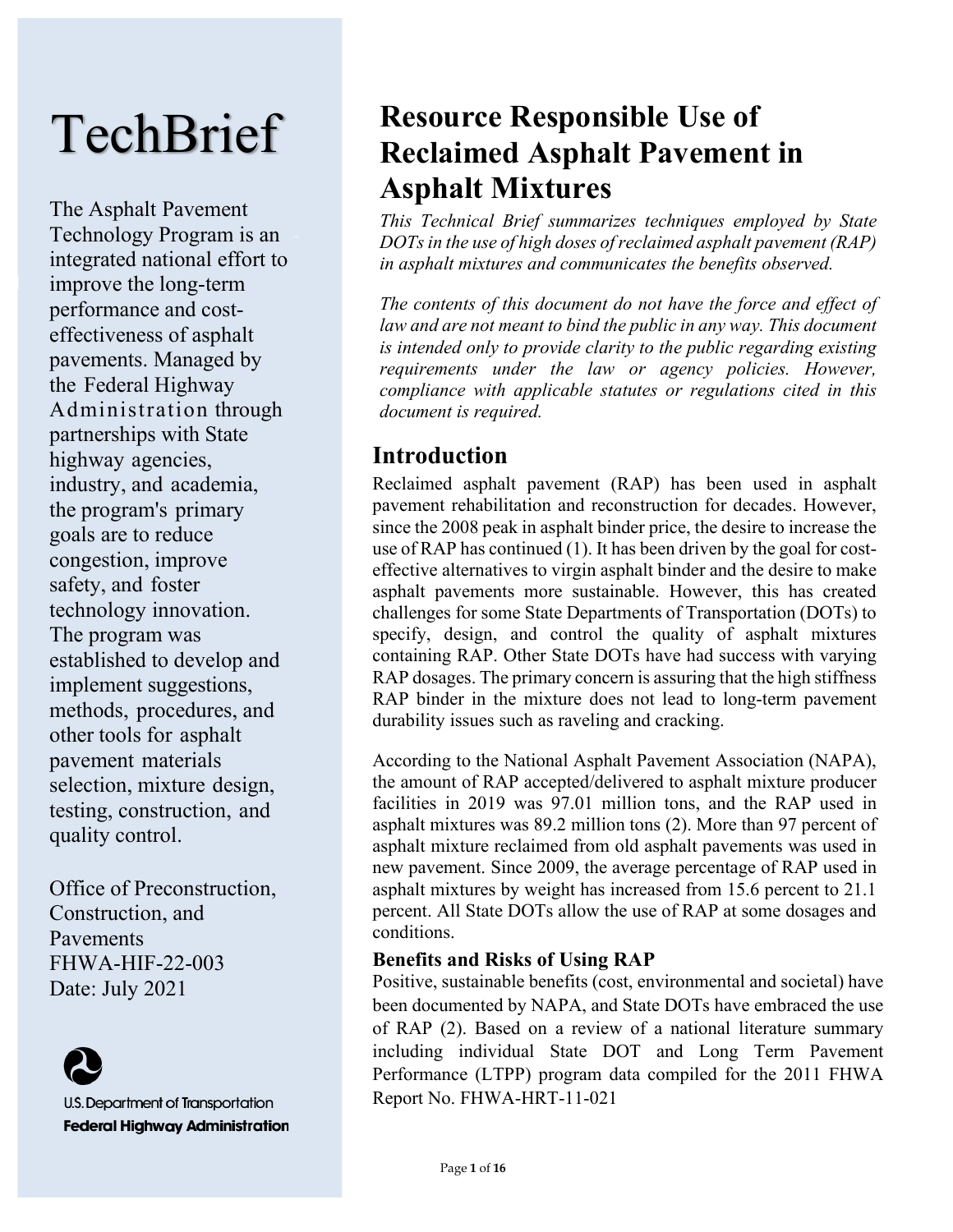titled, "Reclaimed Asphalt Pavement in Asphalt Mixtures: State of the Practice." According to the report, "RAP has successfully been used for more than 30 years. Based on documented past experience, recycled asphalt mixtures designed under established mixture design procedures and produced under appropriate QC/quality assurance measures perform comparably to conventional asphalt mixtures" (3).

Similarly, the 2013 NCHRP Report 752 titled "Improved Mix Design, Evaluation, and Materials Management Practices for Hot Mix Asphalt with High Reclaimed Asphalt Pavement Content" stated "Inservice performance of asphalt pavements containing up to 50 percent RAP in projects with diverse climates and traffic has been very positive … (S)tudies have shown that the overlays containing 30 percent RAP have been performing equal to, or better than, virgin mixes for most measures of pavement performance" (4). More recent work has shown the potential influence of combinations of RAP asphalt binder source, virgin binder source, and recycling agents on mixture performance test results ( 5, 6,7).

On October 20, 2014, the Federal Highway Administration (FHWA) issued Recycled Materials in Asphalt Pavements memorandum (HIAP-1) indicating that a number of State DOTs were reporting premature cracking in relatively new asphalt pavements, and similarity in many of the pavements was a high percentage of recycled asphalt binder (8). The memorandum concluded with recommendations to consider that included following existing AASHTO standards and past performance when establishing standards for RAP and reclaimed asphalt shingle (RAS) use. In September 2018, FHWA published FHWA-HIF-18-059, "State of the Knowledge for the Use of Asphalt Mixtures with Reclaimed Binder Content," providing an overview of current practices relating to design and use of asphalt mixtures incorporating high levels of reclaimed asphalt binder from RAP and/or RAS (9). The concept of using reclaimed binder ratio (RBR) was introduced to account for differences in fractionated RAP and using RAP and RAS.

## **Site Visits**

Virtual site visits and interviews of key State DOTs and some contractors that performed work for them were used to learn more about practices. Figure 1 shows the participating State DOTs were geographically dispersed across the U.S. The following characteristics were used to select the six State DOTs:

- Florida DOT (FDOT): RAP use is unlimited for some mixture types, and several producers use about 40 percent RAP, with the highest being 50 percent in the unlimited RAP mixture type.
- Nebraska DOT (NDOT): The overall average RAP used in NDOT mixtures has been 39 percent for the past six years. When used, typical RAP percentages range from 35 to 50 percent.
- New Jersey (NJDOT): has implemented a High RAP mixture specification, with minimum RAP percentages of 20 percent for surface mixtures and 30 percent for intermediate and base mixtures with integrated performance tests in a balanced mixture design (BMD) approach.
- South Carolina DOT (SCDOT): specifies some mixtures with 25 to 35 percent RAP, and it also finds alternative uses of RAP, such as full-depth reclamation (FDR).
- Washington DOT (WSDOT): allows up to 40 percent recycled binder in mixtures, with no more than 20 percent from RAS using a BMD approach with rutting and cracking performance tests.
- Wisconsin DOT (WisDOT): over 95 percent of the 2.8 million tons of asphalt used by WisDOT contains RAP, with 40 percent used in some mixture, and in-place recycling is used when possible.

Some State DOTs allow use of both RAP with RAS in mixture, collectively referred to as reclaimed asphalt materials (RAM).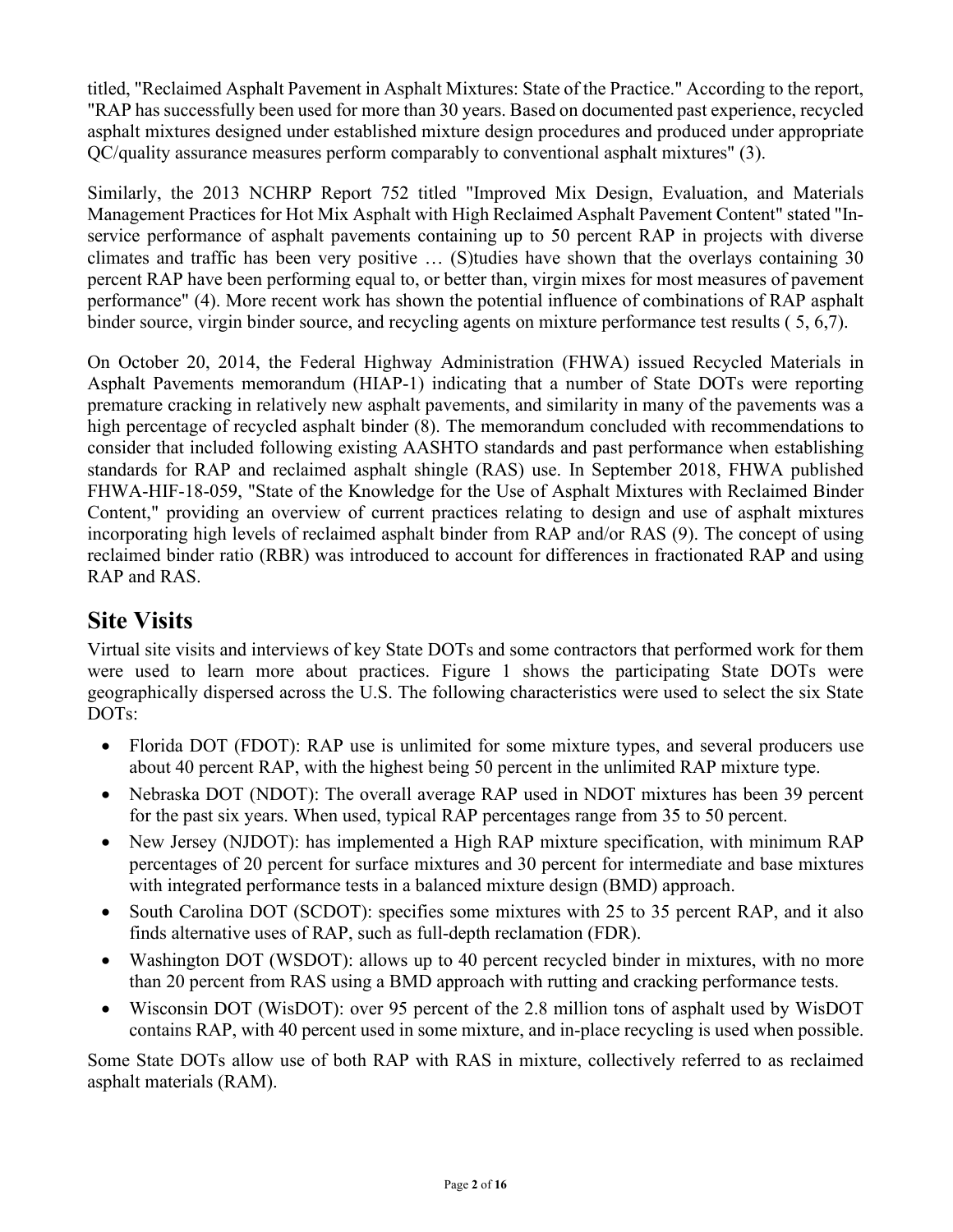

*Image: University of Nevada Reno* **Figure 1. Map of Participating State DOTs.** 

#### **Quantifying and Communicating Recycling Benefits**

NDOT and SCDOT have quantified the financial benefits of recycling. NDOT publicly communicates the success of its recycling goals in an NDOT Annual Report illustrating its commitment to recycling and environmental stewardship (10). Figure 2 is a post-consumer labeling content example. Postconsumer labeling content is included in individual project plan sets, and NDOT has reported the quantities and cost savings in its annual report since 2014. The reported information is based on quantities of asphalt and concrete and calculated recycled contents. The estimated dollar value of the post-consumer recycled content is also reported on the labeling.

NDOT indicated that a key driver leading to the success of its recycling efforts is NDOT Special Provision 10-7-1217, Incentive Payment for the Use of Recycled Asphaltic Pavement (RAP) for Asphalt Mixtures (11). This special provision provides a financial incentive to contractors to use RAP. Depending on the RAP source, saving associated with using RAP is shared between NDOT and the contractor. Cost savings that go to the contractor as an incentive to use RAP range from 15 to 50 percent of the total cost saving. Use of the RAP incentive special provision, coupled with the fact that NDOT pays for asphalt binder as a separate item, encourages the design and production of mixtures with adequate asphalt binder. From 2008 to 2020, approximately 9.2 million tons of aggregates have been recycled, and 498,000 tons of asphalt binder have been recycled or replaced with an estimated cost saving realized of \$408 million in binder and aggregate. The average annual saving over this period has been \$34 million.



*Image: University of Nevada Reno*

#### **Figure 2. Post-Consumer Labeling Content Showing Recycling and Cost Summary Data.**

SCDOT has estimated the percent cost savings from using RAP expressed as a percent of the total mix cost paid. The saving increased steadily from 9 percent in 2008 to 16 percent in 2013. The total SCDOT savings from using RAP mixtures from 2008 and 2013 was estimated to be \$90.7 million.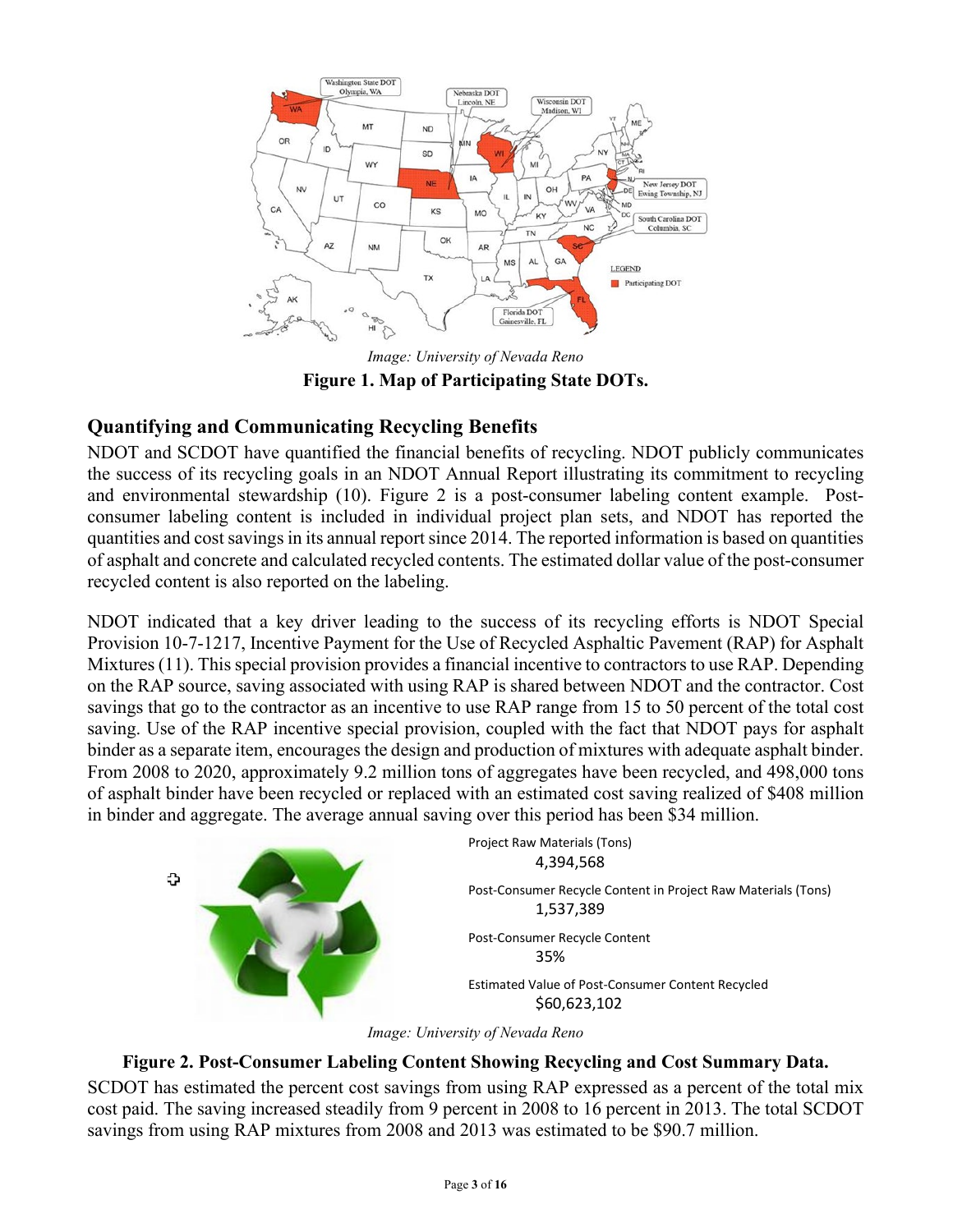#### **Pavement Performance Observations**

Monitoring pavement performance over time is a method some DOTs use to assess how specifications and changes to them influence performance. An FDOT assessment of the impact of RAP on pavement performance was published in 2012 (12). The mixtures were designed by the Marshall Method and placed below the surface course mix in the pavement structures. The performance period reviewed was 1991- 1998. The conclusions included the importance of including traffic volume when analyzing performance life, rather than just age when resurfacing is performed. When accounting for traffic volume, as shown in Figure 3, there is a trend suggesting that as percent RAP increases, performance decreases. However, in the range of percent RAP analyzed (30-50), all mixtures containing RAP performed better than the mixtures without RAP.



*Image: Florida Department of Transportation*

#### **Figure 3. Pavement Performance versus Percent RAP in Intermediate Course Mixtures.**

The NDOT Annual Report contains a section on asset management highlighting performance measures developed to monitor the condition of Nebraska's roadways, bridges, and fleet (9). Figure 4 is an excerpt from the report showing Nebraska Serviceability Index (NSI) over time. NSI is a composite index incorporating automated and visual inspection data with a scale of 0 to 100. An NSI rating of 70 or above is considered Good" performance, and NDOT's goal is to have 80 to 85 percent of the highway system in the Good" category. Figure 19 shows that 92 percent of the Interstate routes are in good condition, and 83 percent of the total highway system is in good condition. The overall condition of the highway system has improved since the implementation of high RAP asphalt mixtures.

WSDOT analyzed the performance of mixture with and without recycled materials in the mid 1980s with data indicating the equally promising performance of RAP and virgin mixtures (14). Because of the positive pavement performance, together with conservation of natural resources, the feasibility of construction, and cost savings, recycling became an attractive addition to the WSDOT paving program. In 2017, University of Washington (UW) researchers analyzed the WSDOT pavement management system database considering individual distress types and composite factors to compare the performance of high and low RAP mixtures (15). There was no statistical evidence to suggest a difference in performance between high-RAP (greater than 20 percent) and up to 20 percent RAP mixtures. The UW researchers indicated that the in-service pavement data approach is a repeatable framework useful for better understanding the relationship between in-service performance and mixture design.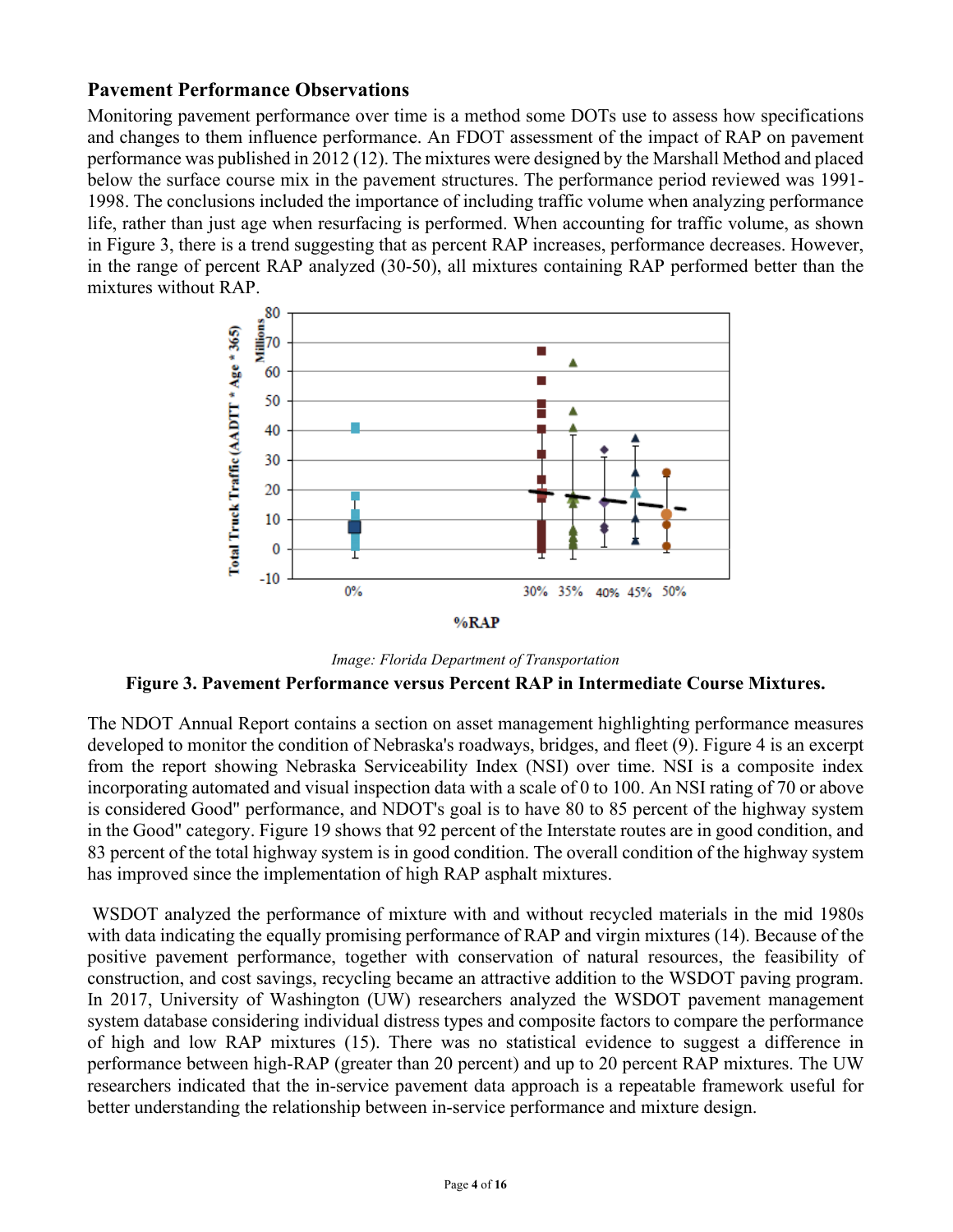#### Percent of Miles at Least "Good" (NSI ≥ 70)



*Image: University of Nevada Reno* **Figure 4. Nebraska Highways NSI Scores.** 

## **Summary of Observations by Category**

Each State DOT has a methodology to accommodate the use of RAP. Over time standard mixture design requirements and specifications have been revised to accommodate RAP. Table 1 contains a list of State DOT requirements for RAP. Note that not every State DOT uses every requirement listed in the table.

| DOT RAP Use Requirements            | <b>FDOT</b>      | <b>NDOT</b> | <b>NJDOT</b>              | raoit 1. Diale DOT IVII OSC Requirements.<br><b>SCDOT</b> | WisDOT      | <b>WSDOT</b>              |
|-------------------------------------|------------------|-------------|---------------------------|-----------------------------------------------------------|-------------|---------------------------|
| % RAP Criteria                      | X                | X           | X                         |                                                           |             | $X^7$                     |
| <b>RBR</b> Criteria                 | $\mathrm{X}^1$   |             |                           | X                                                         | X           | X                         |
|                                     |                  |             |                           |                                                           |             |                           |
| % RAS Criteria                      |                  |             | X                         | X                                                         | X           | $\boldsymbol{\mathrm{X}}$ |
| Specifications Used by Others       | X                | X           |                           | $\mathbf X$                                               | X           | X                         |
| Lift Location Criteria              | X                | X           | $\boldsymbol{\mathrm{X}}$ | $\boldsymbol{\mathrm{X}}$                                 | X           |                           |
| Traffic Criteria                    | $\mathbf X$      |             |                           | $\mathbf X$                                               | $\mathbf X$ | $\mathbf X$               |
| Specialty Mixture Criteria          | $\mathbf X$      |             | X                         | X                                                         | X           | X                         |
| Binder Type Criteria                | $\mathbf{X}$     | $\mathbf X$ |                           | $\boldsymbol{\mathrm{X}}$                                 |             | $\boldsymbol{\mathrm{X}}$ |
| Softer Binder by Grade Bump         | X                | X           | $\overline{\mathrm{X}^5}$ |                                                           |             |                           |
| Softer Binder by Blending Chart     |                  |             | $\overline{X}^5$          |                                                           | X           | X                         |
| Softer Binder by PG of Actual       |                  |             | $X^5$                     |                                                           | X           | X                         |
| Blend                               |                  |             |                           |                                                           |             |                           |
| Recycling Agent Additive            |                  | X           | $\overline{X}^5$          |                                                           |             | X                         |
| <b>WMA Additive</b>                 | X                | X           | $X^5$                     | X                                                         | X           | X                         |
| <b>Additional Asphalt at Design</b> | X                | X           | $\boldsymbol{\mathrm{X}}$ | X                                                         | X           |                           |
| <b>Additional Asphalt at</b>        |                  |             | X                         | X                                                         | X           |                           |
| Acceptance                          |                  |             |                           |                                                           |             |                           |
| Gsb for RAP Aggregates              |                  |             |                           |                                                           | X           | X                         |
| Mixture Performance Test(s)         |                  |             | X                         | $X^4$                                                     |             | X                         |
| Pay for Binder Separately           |                  | X           |                           | $\boldsymbol{\mathrm{X}}$                                 |             |                           |
| <b>RAP</b> Fractionation            | $\mathrm{X}^2$   |             |                           | $\overline{\mathrm{X}^2}$                                 | $X^2$       |                           |
| RAP QC Plan                         | $\mathbf X$      |             | $\mathbf X$               | $\mathbf X$                                               |             |                           |
| Dedicated RAP Stockpiles            | $\overline{X}^3$ |             |                           | $\overline{X^6}$                                          |             |                           |

Table 1. State DOT RAP Use Requirements.

<sup>1</sup>Contractor option for RAP over 20 percent, but RBR may not exceed 0.20; <sup>2</sup>Contractor option, use may be greater for FRAP than RAP; <sup>3</sup>Contractor option; <sup>4</sup>APA rutting test only; <sup>5</sup>Contractor option to meet performance test criteria; <sup>6</sup>If not fractionated; <sup>7</sup>RAS percent specified but overruled by RBR.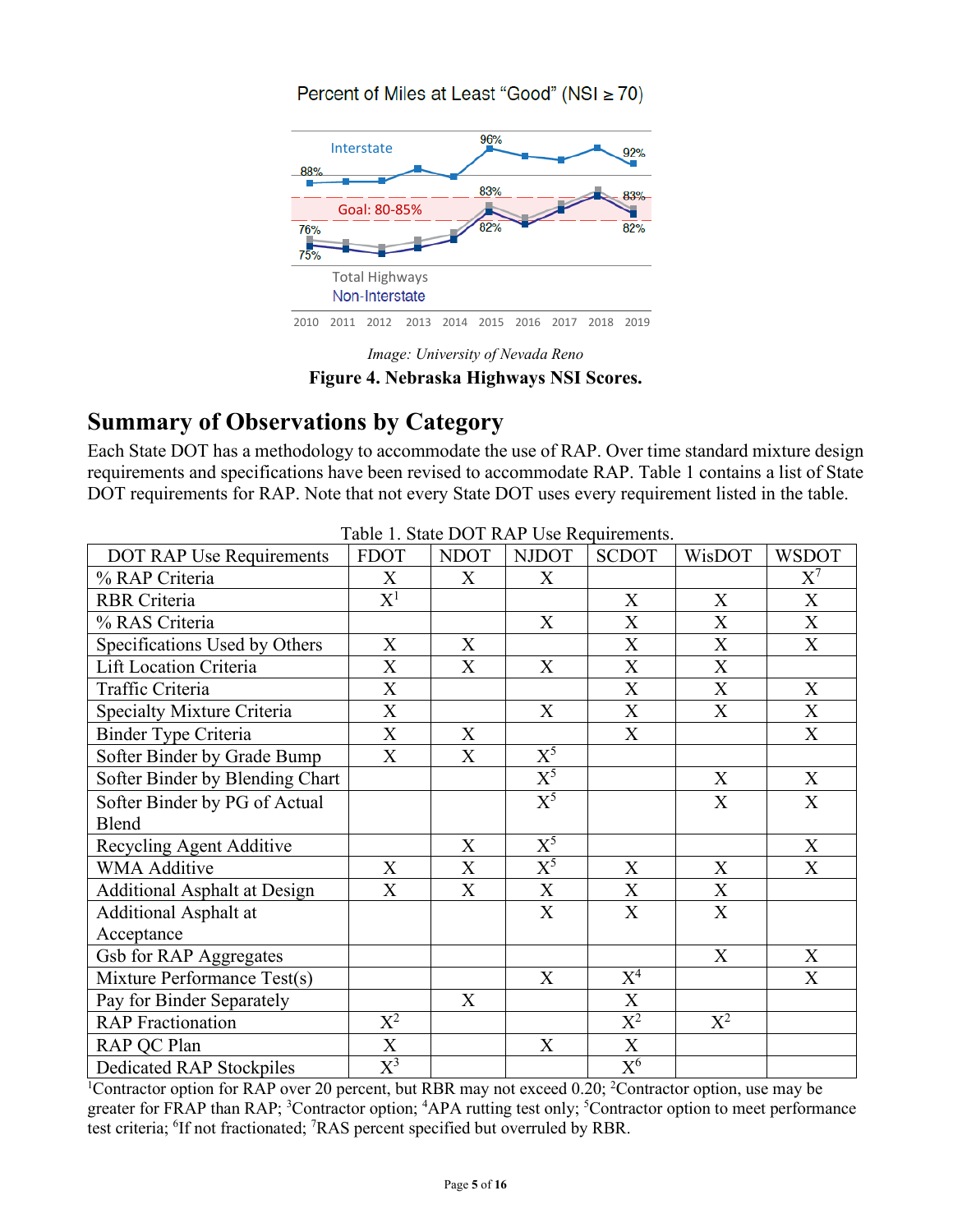Mixture design requirements, specifications, and other methodologies identified in Table 1 were grouped into seven categories. This allowed for a better understanding and the ability to compare and contrast them. Key observations are highlighted by State DOT in each category.

#### **RAM Criteria by Weight and RBR**

When an agency allows both RAP and RAS, it is important that policy, materials selection, mixture design, and specifications clarify how to integrate both. The criteria (by weight and RBR) used by participating State DOTs for RAS and RAP are summarized in Table 2. In many cases, the ranges in the table were associated with where the mixture was placed in the pavement structure (e.g., surface, the intermediate of base layer), roadway functional classification, or mix type.

- Half of the States (FDOT, NDOT, and NJDOT) use percent by weight, and half (SCDOT, WisDOT, and WSDOT) use RBR.
- FDOT and NDOT do not allow RAS, while NJDOT, SCDOT, WisDOT, and WSDOT do.
- NJDOT is generating less RAP because it embraces pavement preservation treatments that create little or no RAP. NJDOT also allows a small amount of other recycled asphalt materials.

| State DOT    | RAM Content Allowed (% by Weight) |                             | RAM Content Allowed (RBR) |                                     |  |
|--------------|-----------------------------------|-----------------------------|---------------------------|-------------------------------------|--|
|              | <b>RAS</b>                        | <b>RAP</b>                  | <b>RAS</b>                | <b>RAP</b>                          |  |
| <b>FDOT</b>  | $0\%$                             | $0\%$ or 0-20% or Unlimited | <b>NA</b>                 | <b>NA</b>                           |  |
| <b>NDOT</b>  | $0\%$                             | 0-35% or 20-35% or          | <b>NA</b>                 | <b>NA</b>                           |  |
|              |                                   | $0-55\%$ or 35-65%          |                           |                                     |  |
| <b>NJDOT</b> | $0\%$                             | $\geq$ 20% or $\geq$ 30%    | <b>NA</b>                 | <b>NA</b>                           |  |
| <b>SCDOT</b> | NA                                | <b>NA</b>                   | 0.05                      | $0.00 - 0.30$ or                    |  |
|              |                                   |                             |                           | $0.15 - 0.45$ FRAP                  |  |
| WisDOT       | <b>NA</b>                         | <b>NA</b>                   | $0.20 - 0.25$             | $0.25 - 0.40$ RAP+FRAP or           |  |
|              |                                   |                             |                           | $0.25 - 0.35$ RAS+RAP+FRAP          |  |
| <b>WSDOT</b> | <b>NA</b>                         | <b>NA</b>                   | 0.20                      | $0.40$ or                           |  |
|              |                                   |                             |                           | $0.20$ RAS+ $0.20$ RAP (0.40 total) |  |

Table 2. RAM Ranges Among Participating State DOTs**.** 

#### **Rationale and Location for Using RAP**

There are a variety of rationales for the use of RAP, and some examples are described below.

- FDOT allowance for RAP is based on mix type, location, binder type, and geographic location. Granite aggregate is used in the northern part of the state, while limestone is used in the southern part of the state. There is no limit on the amount of RAP that can be used in intermediate and base mixes made with granite aggregate. Twenty percent RAP is allowed in dense-graded friction course (DGFC) and intermediate mixtures containing PG 76-22 binder made with granite aggregate. FDOT does not allow RAP in OGFC, High Polymer (HP) mixtures, or dense graded friction course (DGFC) mixtures containing south Florida limestone.
- NDOT criteria for using RAP in mixes is dependent on location in the pavement structure. Premium surface course mixes (SPH and SLX) can contain up to 35 percent RAP, and the SPR workhorse" mixes (about 70 percent of asphalt mix used by NDOT) can contain up to 55 percent RAP, while base and shoulder mixes can contain up to 65 percent RAP. NDOT reports that most mixes produced by contractors are at 50 percent or near the maximum allowable RAP percentage.
- NJDOT has minimum RAP contents of 20 percent for surface mixtures and 30 percent for intermediate and base mixtures, and it uses a BMD approach for high RAP mixtures. RAP is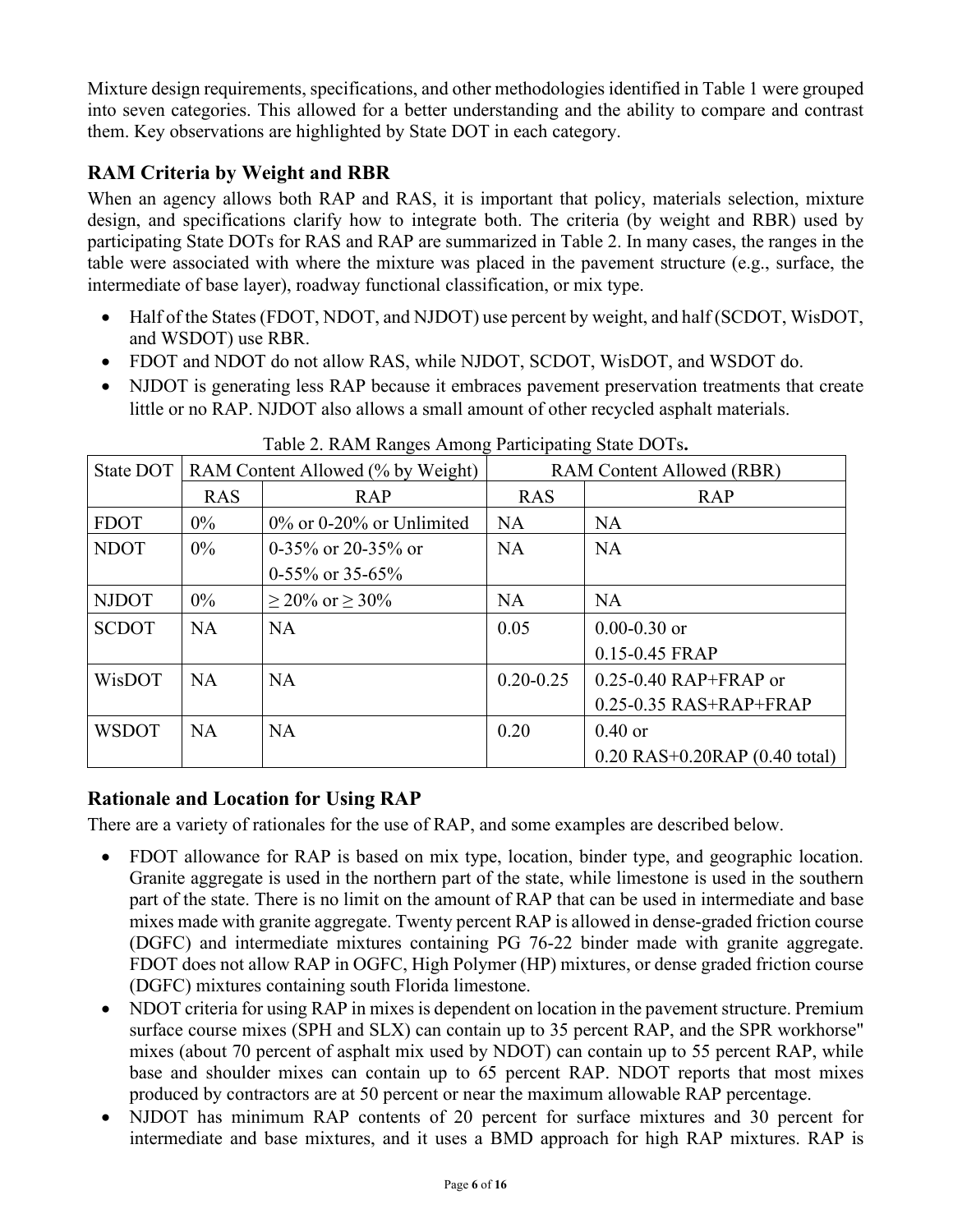primarily allowed in dense-graded mixtures. Small amounts of other recycled materials are allowed in some NJDOT mix types also. Recycled materials are not allowed in most specialty mixtures. This is one reason for a reduction in the percentage of asphalt mix tons with RAP in recent years, and another is less RAP is generated using pavement preservation treatments

- SCDOT has a comprehensive mixture type selection guide which includes mixture type based on location and classification/traffic (15). The allowable amounts of RAP and RAS are a function of mix type and location also. As traffic level decreases and depth into the pavement structure increases, allowable RAP increases. The amount of RAP allowed increases by about 10 percent if the RAP is fractionated, which incentivizes contractors to fractionate. SCDOT RAP usage and amount in asphalt mixture are not consistent across the state, with urban areas having more available supply and thus using more. RAS is also allowed.
- WisDOT allows both RAP and RAS in all mix types except for a specialty interlayer mix. The criteria for the amount of RAM are based on location, traffic level, RAM type, and whether or not RAP is fractionated.
- WSDOT allows both RAP and RAS in dense-graded mixture regardless of location in the pavement structure. RAP and RAS are not allowed specialty mixes (SMA). Criteria related to traffic is not explicit in the specifications, but it is indirectly incorporated.

#### **Use of Softer Binder**

Many States use a softer binder with RAP. This can be done by bumping the PG binder's low and high temperature down, using blending charts, or extracting and grading the binder from a final mixture. Examples of the criteria used for softer binder are summarized in Table 3 and described below.

| <b>State</b> | Softer Binder            | <b>Blending Chart</b>       | PG of Blended Asphalt       |
|--------------|--------------------------|-----------------------------|-----------------------------|
| <b>FDOT</b>  | One to two PG bumps down | N/A                         | N/A                         |
|              | based on RAP dose.       |                             |                             |
|              | Low PG bumped down one   | N/A                         | N/A                         |
| <b>NDOT</b>  | grade. Only MSCR grades  |                             |                             |
|              | are specified.           |                             |                             |
| <b>NJDOT</b> | PG64-22, Engineer may    | N/A                         | N/A                         |
|              | Direct Softer Grade.     |                             |                             |
| <b>SCDOT</b> | N/A                      | N/A                         | N/A                         |
|              | N/A                      | Only to demonstrate that at | Only to demonstrate that at |
| WisDOT       |                          | blended<br>higher<br>RBR,   | higher<br>RBR,<br>blended   |
|              |                          | binder meets the specified  | binder meets the specified  |
|              |                          | (PG) for the project per    | (PG) for the project per    |
|              |                          | AASHTO M 332.               | AASHTO M 332                |
| <b>WSDOT</b> | N/A                      | N/A                         | For all mixes containing    |
|              |                          |                             | RAS or $>$ 20% RAP.         |

Table 3. Summary of Criteria for Using Softer Binder by State.

• FDOT specifies PG based on RAP usage for mixes containing neat asphalt only. Softer binders are specified as the RAP dose increases. Three RAP levels and required binder grades used are: 0-15 percent RAP: PG 67-22, 16-30 percent RAP: PG 58-22, and greater than 30 percent RAP: PG 52- 28. These levels and binder grades were established based on a statewide in-house FDOT research effort. FDOT used blending charts for many years, and with the data collection over time, the levels above were established, eliminating the need for FDOT and contractors to have to perform extractions and blending chart analyses for each mixture design.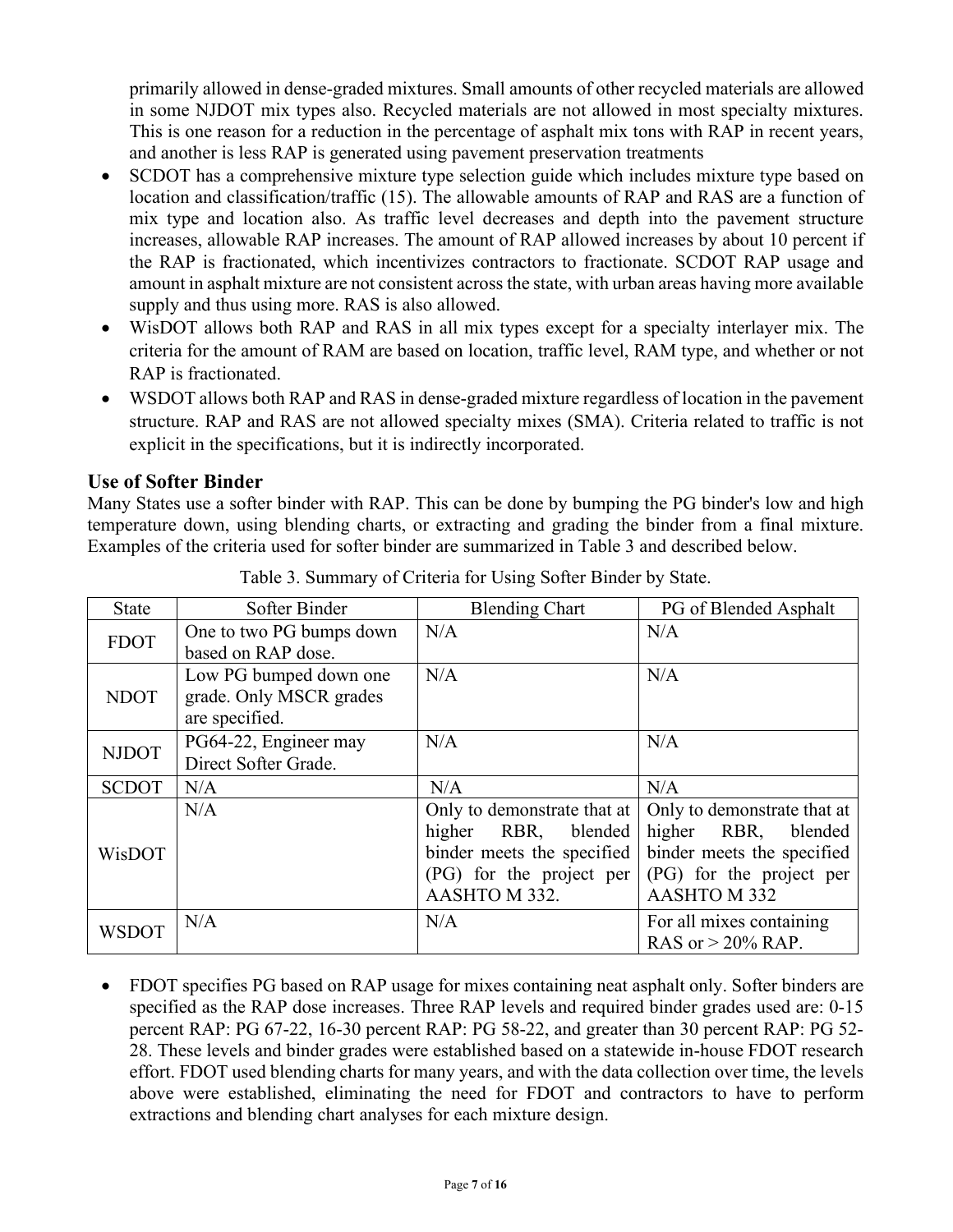- NDOT only specifies MSCR PG, and the low temperature of the virgin binder was bumped down from a "-28" based on the climate in Nebraska to a "-34." NDOT has also been researching using a "-40" PG binder to improve low-temperature performance with high recycled content mixtures.
- NJDOT requires PG64-22 for Standard mixtures, though the Materials Engineer may require a one PG drop. For high RAP mixtures, the contractor selects the PG required to meet mixture performance test (APA and TxOL) criteria.
- WisDOT specifies PG binders meet the requirements of AASHTO M 332, *Standard Specification for Performance-Graded Asphalt Binder Using Multiple Stress Recovery (MSCR) Test* (16), a voluntary standard not required under Federal law. Blending chart analysis or physical blending of virgin and RAM binder may be done to demonstrate that higher than allowed RBR can be used if the blended binder meets the specified performance grade (PG).
- WSDOT specifies PG binders meeting the requirements of AASHTO M 332 Table 1, a voluntary standard not required under Federal law (17). However, the binders do not have to meet RTFO Jnr<sub>diff</sub> and the PAV direct tension criteria. WSDOT typically specifies H and V grades.

#### **Use of Additives**

Some State DOTs are using additives to support their recycling processes. These include WMA additives, anti-strip additives, and recycling agents. Examples of the State requirements for additives used are described below.

- All six State DOTs allow the use of WMA, typically at the contractor's option. All allow chemical WMA, and four allow foamed WMA. FDOT specifies maximum WMA production temperatures of 305°F for polymer-modified asphalts and 285°F for neat asphalts. The maximum mixing temperature is 275°F, and the maximum temperature behind the paver is 215°F. Specifying WMA at lower temperatures is done to minimize the activation or mobilization of the RAP binder.
- Five of the six DOTs allow or require liquid anti-strip and one (WisDOT) includes hydrated lime.
- NJDOT and WSDOT allow recycling agents to be used. For NJDOT, they are at the contractor's option to meet high RAP mixture performance test requirements. Similarly, it is the contractor's option in Washington State as long as the blended binder (virgin, RAP, and recycling agent) meets the PG requirement for the project location.
- FDOT has a virgin binder quality aging characteristic safeguard. A combination of  $\Delta T_c$ , a waste oil provision, and an 8 percent maximum allowable re-refined engine oil bottoms (REOBs) are used to manage the use of REOB and other blending stock that may be susceptible to aging.

#### **Additional Asphalt Content**

It is important that asphalt mixtures contain an adequate amount of virgin asphalt binder. All participating DOTs required mixture designs performed per AASHTO M 323, *Standard Specification for Superpave Volumetric Mix Design* and AASHTO R 35, *Standard Practice for Superpave Volumetric Design for Asphalt Mixtures* with a few exceptions, often specifically to increase the amount of virgin binder (18, 19). AASHTO M323 and AASHTO R35 are voluntary standards not required under Federal law. Examples of methods used to ensure that there is an adequate amount of virgin binder are described below.

- FDOT uses a reduced number of gyrations and all volumetric requirements of AASHTO M 323 (18).
- NDOT uses a reduced number of gyrations, minimum asphalt content and design air voids range up to 2.5 percent lower than AASHTO M 323 (18).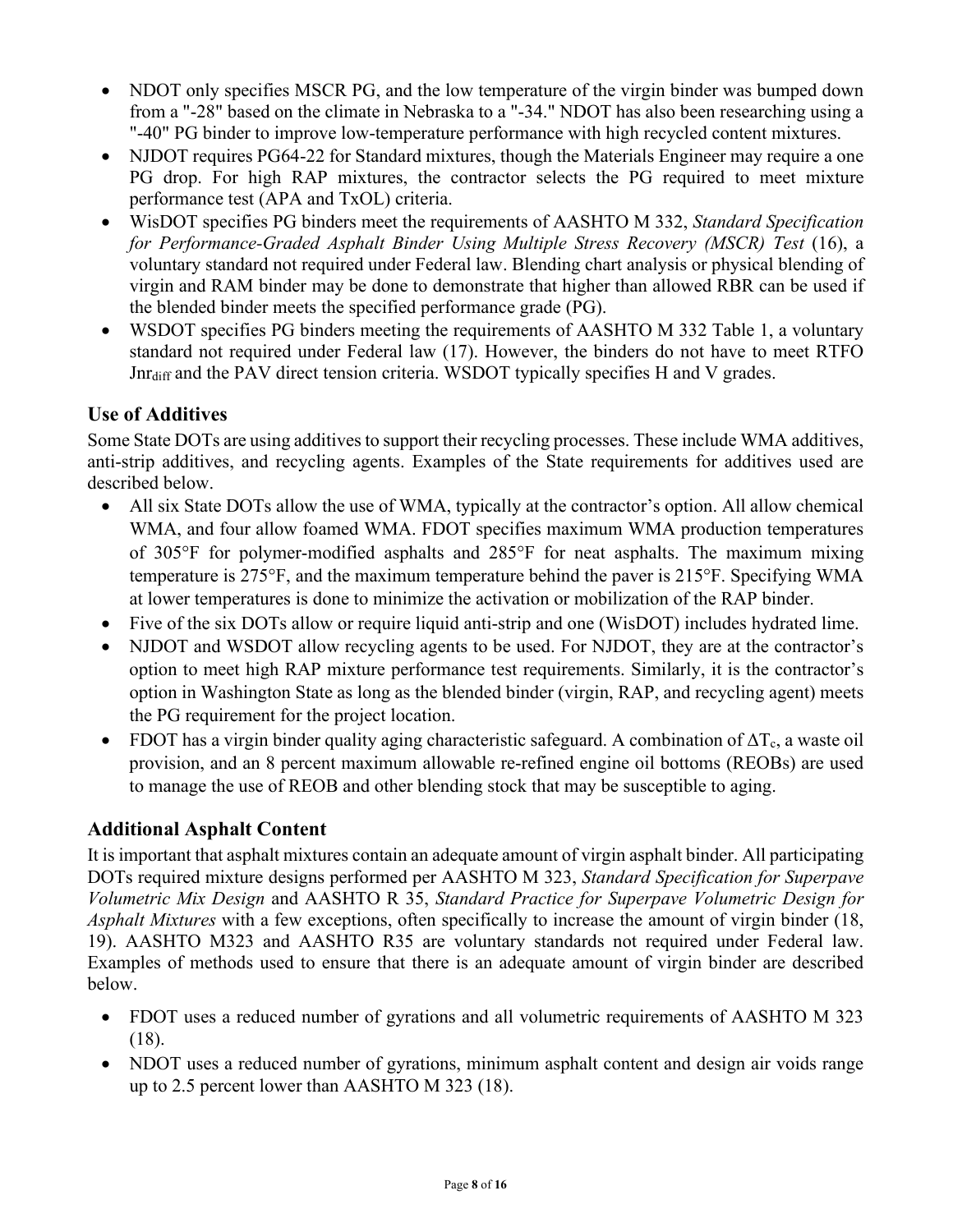- NJDOT uses a reduced number of gyrations; minimum VMA 1.0 percent higher than AASHTO M323, in mixture design and production (18); maximum allowable aggregate absorption; asphalt binder is paid as a separate item; and rutting and cracking performance tests in a BMD approach.
- SCDOT uses a reduced number of gyrations; minimum VMA of 0.5 percent higher than AASHTO M 323 (18) in mixture design and production, OBC selected at 96 to 97 percent of  $G<sub>mm</sub>$  at the mixture designer's discretion (normally 96 percent of G<sub>mm</sub> for RAM mixtures and 96.5 percent of Gmm for virgin mixtures). Asphalt binder is paid as a separate item. There are a few other adjustments related to aggregates and gradation.

Most notably, Corrective Optimum Asphalt Content (COAC) is used to adjust the optimum asphalt content up to account for binder availability of RAM. RAM binder availability is fixed at 75 percent. The other 25 percent is considered to be "black rock." The COAC is used to add virgin binder to account for the black rock. The COAC is determined by multiplying the asphalt content of the aged binder by 25 percent and adding it to the optimum asphalt content determined from the volumetric mixture design. For example, if the optimum asphalt content from volumetric mixture design were 5.0 percent and the asphalt content from the aged binder was 1.56 percent, then the COAC would be  $5.0 + 0.25 \times 1.56 = 5.0 + 0.39 = 5.4$  percent. So, the optimum asphalt content would be increased by 0.39 percent to account for reduced binder availability of the RAM.

- WisDOT uses a reduced number of gyrations; regressed design air voids with OBC selected at 97 percent of Gmm, and minimum VMA increased 0.5 percent above AASHTO M 323 criteria (18).
- WSDOT uses  $G_{sb}$  of aggregates and RAM when determining VMA. Rutting and cracking performance tests are used during mixture design, test sections, and 1/10,000 tons of mixture production.

#### **Mixture Performance Tests**

Mixture performance tests with results correlating to field performance are desired by contractors and State DOTs. This would allow contractors to be innovative with materials selection and proportioning. Some State DOTs are using performance tests, and others are evaluating their use of them. The addition of recycled materials makes an asphalt mixture more susceptible to cracking while using softer binder and recycling agents could make a mixture more susceptible to rutting. Since cracking is related to longterm aging (LTA), it is important that cracking performance tests be conducted on aged materials. Several State DOTs indicated an interest in using performance tests for mixture design, test strips, and production acceptance. It is important to note, however, they also indicated that they did not have the resources to do so. This was especially clear for product acceptance testing when considering the test turnaround time. Several State DOTs also indicated that they had ongoing performance tests or BMD research or had recently completed some related research. Table 4 is a summary of performance tests use by the participating State DOTs, along with when they are used.

- FDOT has successfully used the asphalt pavement analyzer (APA) during the mixture design process in the past, though it is not a current requirement. Research is planned for evaluating the IDEAL-CT test for mixture design and production.
- NDOT is investigating the potential for the use of HWT and SCB tests in the future.
- NJDOT high RAP specifications include the APA rutting test and a modified TxOL test for mixture design and production acceptance purposes.
- SCDOT is not likely to develop a full, balanced mixture design process but is likely to use performance tests as an additional check on the volumetric properties in the future.
- WisDOT plans to implement a BMD method and conduct performance tests during test strips or within the first 50,000 tons of production.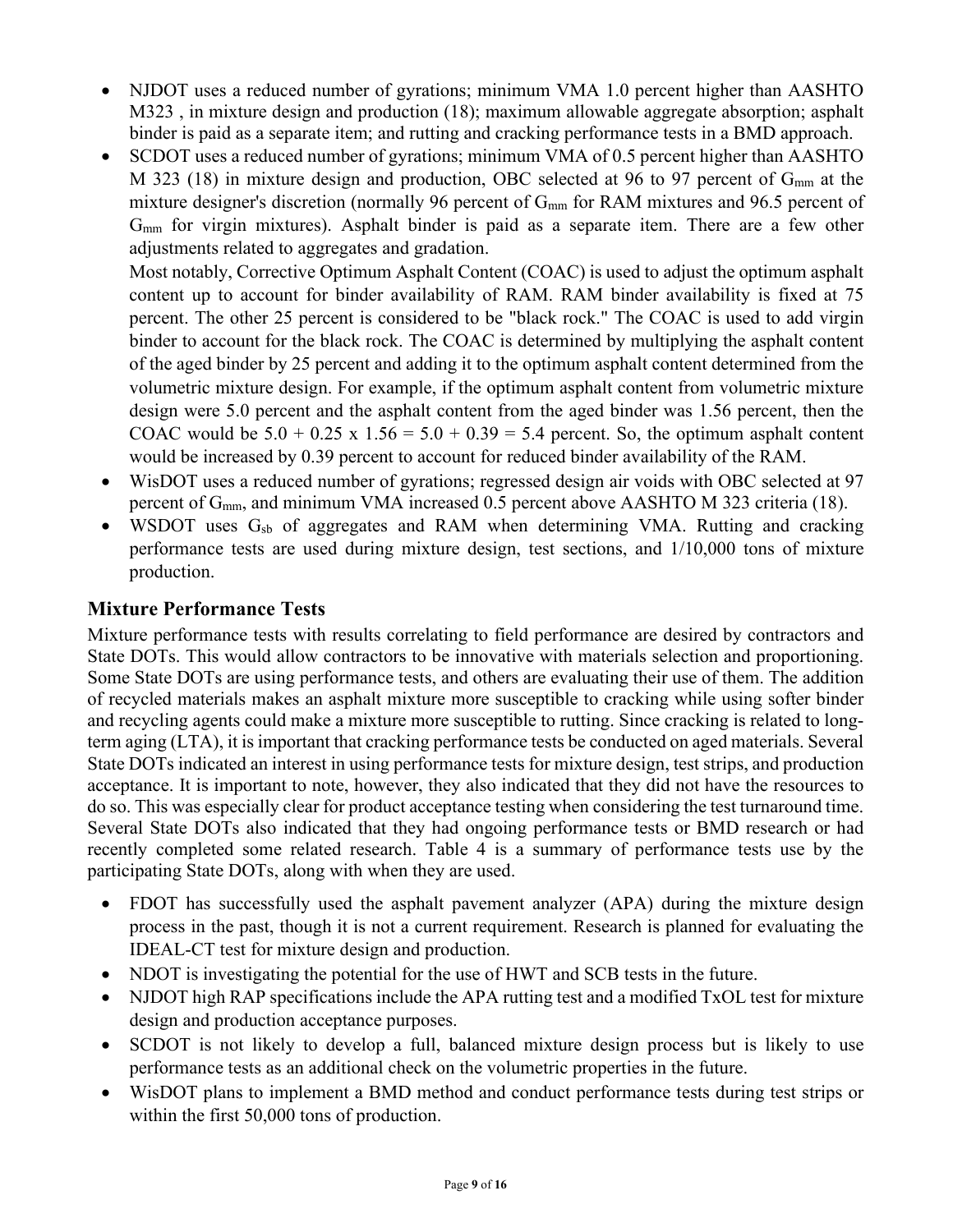• WSDOT high RAP standard specifications have included a BMD approach since 2018. The HWT is used for a rutting test, and indirect tensile strength (IDT) is used for a cracking test during mixture design, test section, and optionally 1/10,000 tons of mixture production. Criteria used are shown in Table 5. WSDOT is currently evaluating the IDEAL-CT test and may transition to it.

| <b>State</b>         | <b>FDOT</b>   | <b>NDOT</b> | <b>NJDOT</b> | <b>SCDOT</b>    | WisDOT          | <b>WSDOT</b>    |
|----------------------|---------------|-------------|--------------|-----------------|-----------------|-----------------|
| <b>Rutting Test</b>  |               |             | <b>APA</b>   | <b>APA</b>      |                 | <b>HWT</b>      |
| <b>Cracking Test</b> |               |             | <b>TxOL</b>  |                 |                 | IDT             |
| Mixture Design       |               |             | APA and      | <b>APA</b>      |                 | HWT and         |
|                      |               |             | <b>TxOL</b>  |                 |                 | <b>IDT</b>      |
| <b>Test Strip</b>    |               |             | APA and      | <b>APA</b>      |                 | IDT             |
|                      |               |             | <b>TxOL</b>  |                 |                 |                 |
| Production or        |               |             | APA and      |                 |                 | 1/10,000        |
| Acceptance           |               |             | <b>TxOL</b>  |                 |                 | tons            |
| Recent or On-        | <b>RAP</b>    | Recycling   | BMD,         | $E^*$ , RAP     | BMD,            | BMD,            |
| going Research       | Dose and      | Agents,     | Performance  | property        | Performance     | Performance     |
|                      | Cracking      | Value of    | Tests, Value | estimates       | Tests           | <b>Tests</b>    |
|                      | <b>Tests</b>  | Recycling   | of Recycling | without         |                 |                 |
|                      |               |             |              | extraction      |                 |                 |
| $Test(s)$ of         | <b>IDEAL-</b> | HWT,        |              | HWT,            | HWT,            | HWT, IDT,       |
| Interest             | <b>CT</b>     | <b>SCB</b>  |              | <b>IDEAL-CT</b> | <b>IDEAL-CT</b> | <b>IDEAL-CT</b> |

Table 4. Current State DOT Performance Tests and Use.

Table 5. WSDOT BMD Performance Test Requirements.

| Design ESALs             | $N_{des}$ | Minimum HWT passes without stripping | Indirect tensile strength |
|--------------------------|-----------|--------------------------------------|---------------------------|
| (millions)               |           | and maximum rut depth of 10mm        | (maximum, psi)            |
| Less than $0.3$          | 50        | 10,000                               | 175                       |
| $0.3$ to less than $3.0$ | 75        | 12,500                               | 175                       |
| Greater than 3.0         | 100       | 15,000                               | 175                       |

#### **RAP Processing, Handling, and QC**

Highlights of the participating State DOTs RAP processing, QC, or stockpile requirements include the following.

- FDOT allows RAP fractionation at the contractor's option. The clumping of fine RAP stockpiles can be problematic in the Florida climate. There is an allowance to increase RAP with fractionation. RAP stockpiles have a minimum binder content of 4.0 percent. If RAP is fractionated, the coarse stockpile minimum binder content is 2.5 percent. Stockpiles can be designated as "continuous" at the contractor's option. Then a contractor can add to a stockpile while performing material property tests on each addition. All projects require a QC plan with RAP processing, handling, and testing. Prior to use, RAP stockpiles are tested, visually inspected, and approved by FDOT. Millings from an FDOT project can be used. RAP gradation and  $G<sub>mm</sub>$  are monitored during production. RAP cold feed bins must have scalping screens to prevent clumps in the bins.
- NDOT requires a project QC plan. RAP must be pre-processed by fractionating, screening, and or crushing prior to use to a size such that the combined hot mixture meets the required gradation. NDOT indicated that contractors diligently monitor RAP properties, although not required by specifications, because RAP is a large proportion of mixtures. Other NDOT controls include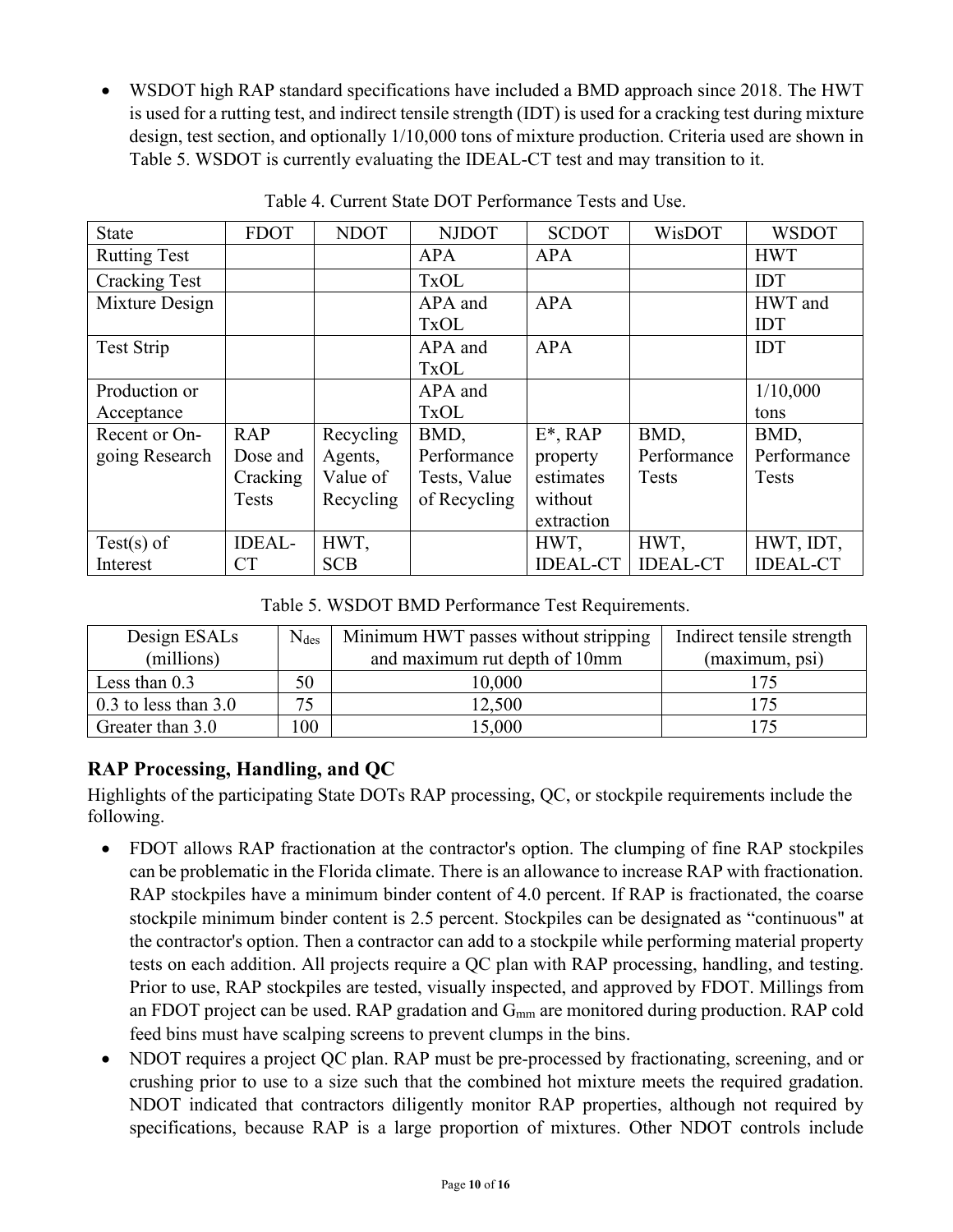accurate baghouse fines metering, continuous recording of plant control settings, and vibrating screens over RAP cold feed bins.

- NJDOT does not require RAP fractionation and the allowable amount of RAP is not related to fractionation. Some contractors do fractionate RAP. RAP must be processed through a screening and crushing operations so100 percent is passing the maximum aggregate size for the mixture.
- SCDOT suggests that part of the reason for the successful use of high RAP is due to stringent RAP processing and handling requirements. A RAP QC plan is required of the contractor, and it has to include one ignition furnace asphalt content and gradation test per 1000 tons of production, and two moisture content tests per day. Data has to be available to SCDOT staff. Non-fractionated stockpiles have to be dedicated, and cannot be replenished. This has led to fractionated piles, which can be replenished, becoming the contractor's preference. Fractionation also increases allowable RAP by 10 percent. SCDOT requires plant control software printouts with mixture proportions reported by printing every 15 minutes, and data is saved such that it can be retrieved for any past period.
- WisDOT has recycled material dose criteria related to RAP fractionation, but it indicates that contractors do not fractionate unless supplying mixture in a neighboring state that requires it.
- WSDOT specifies that for High RAP/Any RAS mixes, stockpiles be dedicated and not supplemented. RAP fractionation is not required. RAP testing for High RAP/Any RAS classification ignition furnace asphalt content and washed sieve analysis. For mixture with greater than 20 percent RAP by total weight of HMA, the RAP has to be processed so 100 percent passes a sieve twice the size of the maximum aggregate size for the class of mixture.

#### **Contractor Input on Successful RAP Use**

High RAP is relative to each DOT's historic allowable limit; when the limit is raised contractors make adjustments. During interviews, contractors identified practices used when producing RAP and using RAP in asphalt mixtures, as well as some challenges with it that are summarized in Table 6. The contractors expressed challenges with having representative RAP in a timely fashion to get mixture designs completed on portable projects. They included: unbalanced RAP supply and demand in some markets, not having RAP millings for mixture design purposes, meeting or cost-effectively meeting the DP requirement in AASHTO M 323 (17), a voluntary standard not required under Federal Law, when producing high RAM mixtures, and having to wait after test section construction to get performance test results to keep producing on projects.

| <b>State</b>               | <b>FDOT</b> | <b>NDOT</b> | NJOOT <sup>1</sup> | <b>SCDOT</b> | WisDOT | <b>WSDOT</b> |
|----------------------------|-------------|-------------|--------------------|--------------|--------|--------------|
| <b>Heat Transfer</b>       | X           |             |                    |              |        |              |
| <b>RAM</b> Feed Bins       |             |             |                    |              |        |              |
| Dust Control               |             |             |                    |              |        |              |
| Moisture Control           |             |             |                    |              |        |              |
| <b>Quantity Management</b> |             |             |                    |              |        |              |
| Verify RAP Percentage      |             |             |                    |              |        |              |
| Milling in Mix Design      |             |             |                    |              |        |              |

Table 6. Contractor Identified Focus Items by State DOT.

<sup>1</sup>New Jersey contractors were not interviewed.

Contractors identified several positive practices used to improve the quality of high RAP mixtures. The highlights follow, and Reference 9 includes lists of detailed items associated with each bullet below:

• Obtaining representative RAP samples for mixture design with full-size cold milling machines to obtain 300 to 400-ton samples.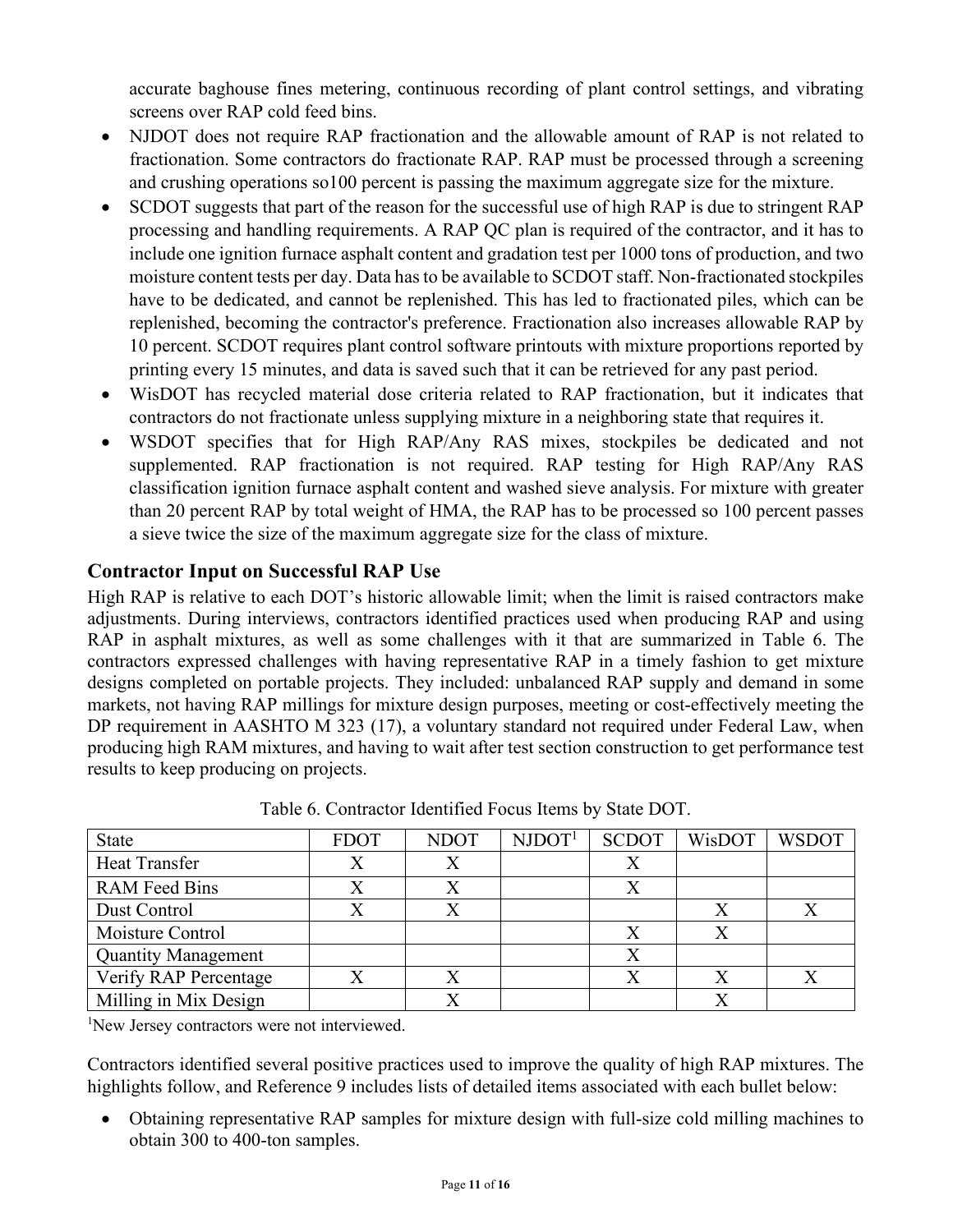- Having the appropriate plant equipment to produce high RAP mixtures.
- Minimizing and monitoring RAP stockpile moisture, especially in wet climates.
- Processing and handling RAP to improve consistency.
- Controlling fines (material passing the #200 sieve) when producing aggregates by washing crusher fines and during plant production by accurately metering back or wasting baghouse fines.
- Performing contractor process control and QC, then leveraging the information for consistency.
- A State DOT requirement that each asphalt plant has an on-site QC lab.
- Having a full-time State DOT inspector at the asphalt plant.
- State DOT PWL specifications incentivize contractors to produce consistent RAP and leads to adequate contractor process control and QC.

## **RAP Implementation Considerations**

Some high RAP implementation considerations identified by participating State DOTs follow with examples of each, and State DOTs using the considerations are identified in parentheses.

#### **RAP Programmatic Considerations**

Programmatic considerations some of the participating State DOTs identified include:

- Using project selection criteria and or mixture type criteria that define what mixtures may contain RAP and allowable RAP content in mixtures in specific locations in a pavement structure (FDOT, NDOT, NJDOT, SCDOT, WisDOT).
- Having a strong QA program that defines QC responsibilities for contractors and acceptance responsibilities for DOTs (All participating DOTs).
- Tracking and reporting the use of RAP annually (NDOT).
- Providing a financial incentive to contractors for using RAP (NDOT).
- Tracking and reporting the cost savings associated with using RAP (NDOT, SCDOT).
- Monitoring the performance of mixtures containing RAP and making specification changes to optimize performance over time, that is often coupled with research (All participating DOTs).

#### **RAP Mixture Design Considerations**

RAP mixture design considerations some of the participating State DOTs identified include:

- Using mixture performance tests in a BMD approach (NJDOT, WSDOT).
- Having criteria for RAP that is a percent by weight and/or RBR (All participating DOTs).
- Separating RBR from the RAP and RAS (NJDOT, SCDOT, WisDOT, WSDOT).
- Specifying softer binders (FDOT, NDOT, SCDOT, WisDOT, WSDOT).
- Using binder performance testing like  $\Delta T_c$  or the Glover-Rowe parameter (FDOT).
- Use of recycling agent and warm mix technology additives (NDOT, NJDOT, WisDOT).
- Characterizing RAP using asphalt content and gradation (All participating State DOTs).
- Using additional asphalt binder through regressed design air voids, increased minimum VMA or other means (All participating State DOTs).
- Using  $G_{sb}$  of the RAP aggregates, rather than  $G_{se}$ , to assure the most accurate indication of VMA possible (WisDOT, WSDOT).
- Using mixture performance tests, typically rutting and cracking tests, to assess mixture performance and optimize mixture designs (NJDOT, WSDOT).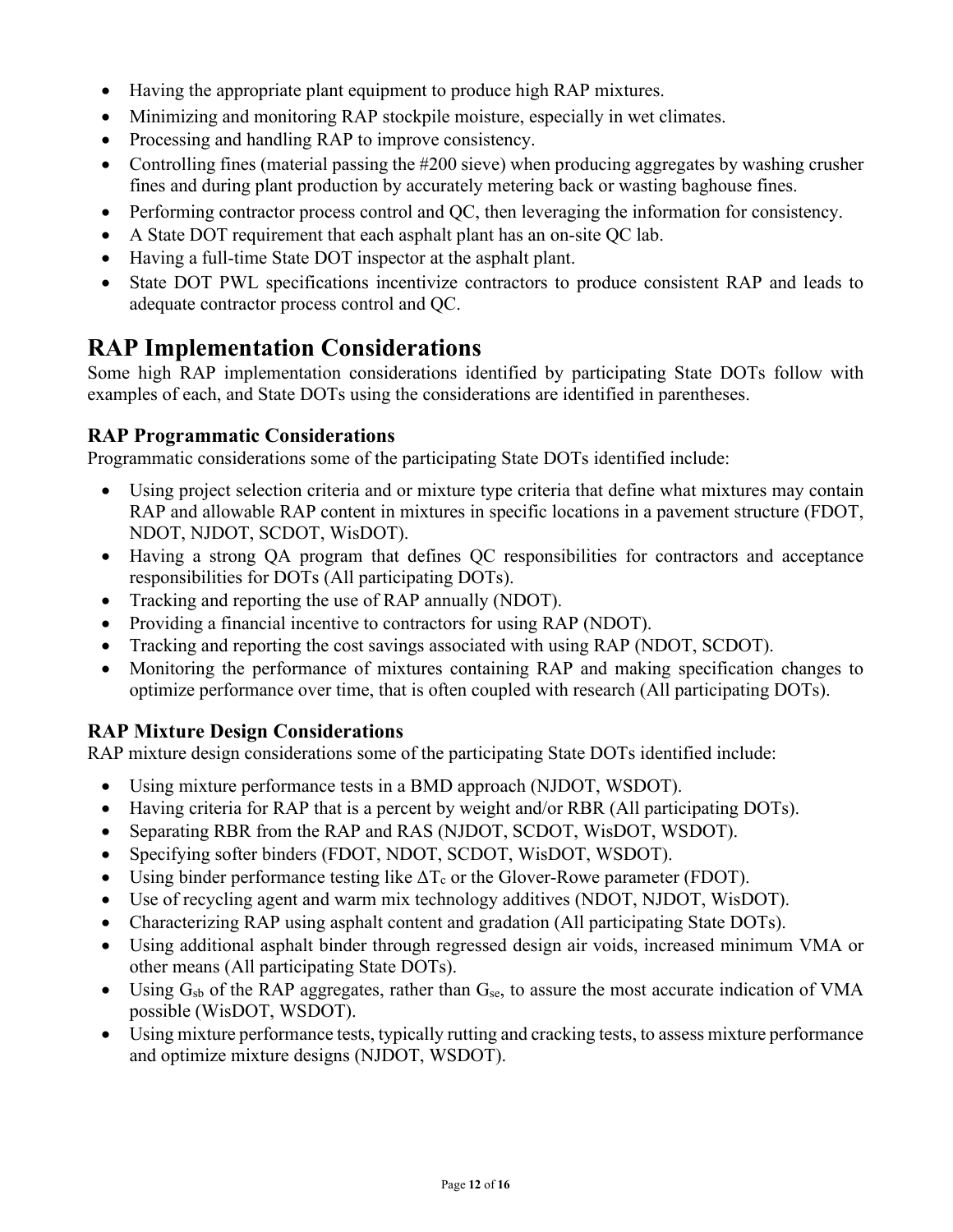#### **RAP Mixture Acceptance Considerations**

RAP mixture acceptance considerations some of the participating State DOTs identified include:

- Using mixture performance tests during test strips and acceptance (NJDOT, WSDOT).
- Paying for asphalt binder as a separate item (NDOT, SCDOT).
- Using PWL in acceptance specifications that include volumetric properties as producers indicated that this led to consistent production (FDOT, WisDOT, WSDOT).

#### **RAP Production Considerations**

RAP production considerations participating State DOTs or contractors in the states identified include:

- Requiring dedicated RAP stockpiles (FDOT, SCDOT, WSDOT).
- Processing by blending, screening, and crushing over-size materials for consistency (FDOT, SCDOT, WisDOT, WSDOT).
- Requiring or allowing fractionation of RAP for consistency (FDOT, SCDOT, WisDOT).

#### **RAP Mixture QC and other Quality-Related Considerations**

RAP mixture QC considerations participating State DOTs or contractors in the states identified include:

- Requiring RAP QC plans or having provisions for RAP be included in Project QC plans (FDOT, NDOT, NJDOT, SCDOT).
- Having full-time inspectors at the asphalt plant during production (FDOT).
- Requiring plant control reports indicating proportioning (FDOT, NDOT, SCDOT).

## **Research and Training Needs Identified**

The State DOTs identified research needs associated with RAP. Most identified research needs are associated with the use of BMD and index-based performance tests. Additionally, the following needs were identified.

- FDOT indicated a need for a high RAP mixture design methodology for very low volume roads.
- NDOT and WSDOT indicated a need for research to support the use of recycling agents.
- NJDOT indicated a need to identify alternative RAP uses because thin high-performance surface mixtures are more frequently being successfully used that do not contain RAP.
- SCDOT indicated a need to determine if top-down cracking is due to higher RAP levels.
- WisDOT indicated a need for regularly performing research to optimize the use of recycled materials.
- WSDOT, SCDOT, and WisDOT indicated a need for training and education for staff and local agencies on the successful use of high RAP mixtures.

## **Alternative Uses of RAP**

Several participating State DOTs identified alternative uses for RAP. This is important as the combination of using RAP in asphalt mixtures and the use of RAP for other purposes leads to balancing of available supply and use of it.

- FDOT currently allows the use of RAP in asphalt mixtures, soil stabilization, and embankment. A contractor interviewed indicated that they made a recycled-based course material from poor quality or contaminated RAP and other materials, including crushed portland cement concrete. Another indicated that excess RAP processed to meet FDOT project specification requirements is used for agricultural applications and port facilities in thickness up to 18 inches un-stabilized with heavy cranes operated on it.
- NDOT specifications strongly encourage the use of RAP in asphalt mixtures. The primary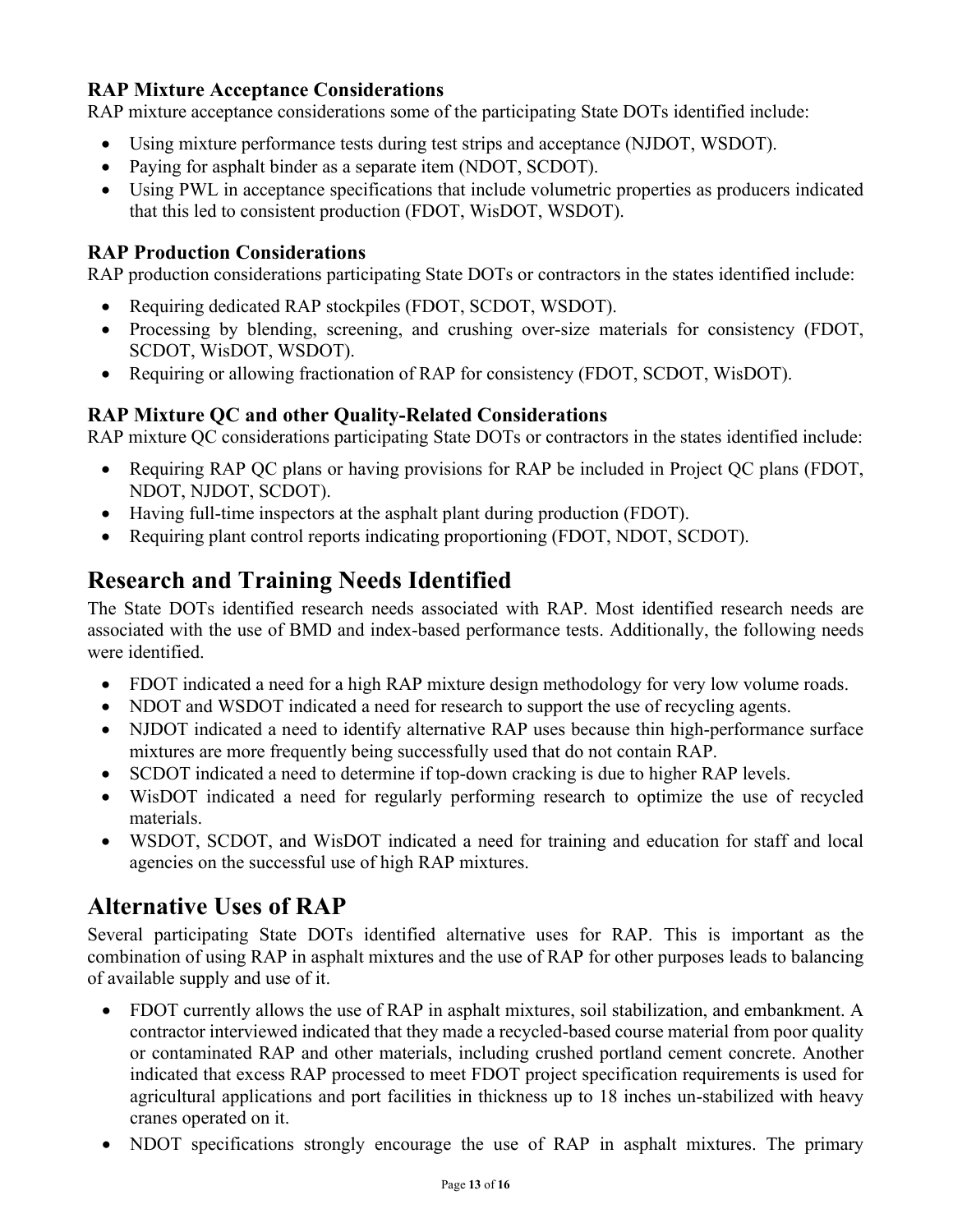alternative use of RAP is for bituminous base course material for the reconstruction of asphalt and portland cement concrete pavements. NDOT maintenance forces also use portable small batch asphalt recycling machines with binder pods containing a recycling agent to produce 100 percent recycled high-performance hot mix patch material that includes millings, binder, and special additives.

- NJDOT currently allows the use of RAP in a 50/50 aggregate/RAP blend for the base course. RAP millings can also be used in soil aggregates. NJDOT has had limited but positive experiences using RAP for cold in-place recycling (CIR) and full-depth reclamation (FDR) with cement. CIR and FDR with foamed asphalt and emulsified asphalt were identified by NJDOT as techniques that could be used more frequently in the future.
- SCDOT indicated the most commonly used alternate for RAP is in CMRB (a.k.a. FDR). This is logical since SCDOT is a leader in the use of this in-place recycling technique in the U.S. Cold inplace recycling (CIR) foaming method was successfully used on a US123 project, so it will likely be used more in the future, and there is an interest in cold central plant recycling (CCPR).
- WisDOT currently allows the use of RAM per WisDOT standard specifications and standard special provisions for in-place pulverizing, partial and full-depth milling with and without active filler and stabilizers. The use of in-place recycling techniques may be decreasing with fewer reconstruction projects in recent years. However, when used, these techniques lead to the use of RAM in cost-effective and sound engineering applications.
- WSDOT currently allows the use of up to 25 percent RAP blended in ballast, permeable ballast, crushed surfacing, aggregate for gravel base, gravel backfill for foundations, gravel borrow, select borrow, and common borrow. It can be 100 percent of select and common borrow that is at least 3 feet below the subgrade. Although allowed, RAP is not commonly used for these applications due to its value in asphalt mixture.

#### **Summary**

Using RAP in asphalt mixtures can provide initial cost savings by replacing a portion of the aggregate and virgin asphalt binder in the asphalt mixture. It may also provide other sustainable benefits, as long as RAP haul distance does not offset them. This keeps the RAP from being discarded in landfills. Improvements in mixture design and materials processing and handling have increased the amount of RAP that can be used in asphalt mixtures today. The performance history of RAP mixtures over the past 50 years, when properly engineered, produced, and constructed, can provide comparable levels of service as asphalt mixtures with no reclaimed materials, referred to as virgin asphalt mixtures (2, 3, 12, 16).

While NAPA has determined the average use of RAP is 21.1 percent, several participating State DOTs reported successful pavement performance with 35 to 50 percent RAP. The participating State DOTs indicated that optimizing RAP for good pavement performance can be accomplished through 1) regular review of DOT specifications, mixture design procedures, and performance test methods; 2) monitoring pavement performance; 3) working with asphalt producers for improvement, and 4) performing research as a basis for changes. Other uses, such as in-place recycling, were key parts of several State DOT programs.

This TechBrief summarized a wide range of techniques and criteria used by State DOTs to specify and design mixtures and pavements that incorporate RAP. Important considerations identified by the State DOTs and contractors for implementing the use of RAP were also summarized and included programmatic, mixture design, mixture production, mixture acceptance, RAP production, and QC considerations Together, such considerations demonstrate that care should be taken during design, production, and construction to ensure desired performance. This TechBrief also revealed that there are opportunities for future improvements that can be accomplished through identified research needs.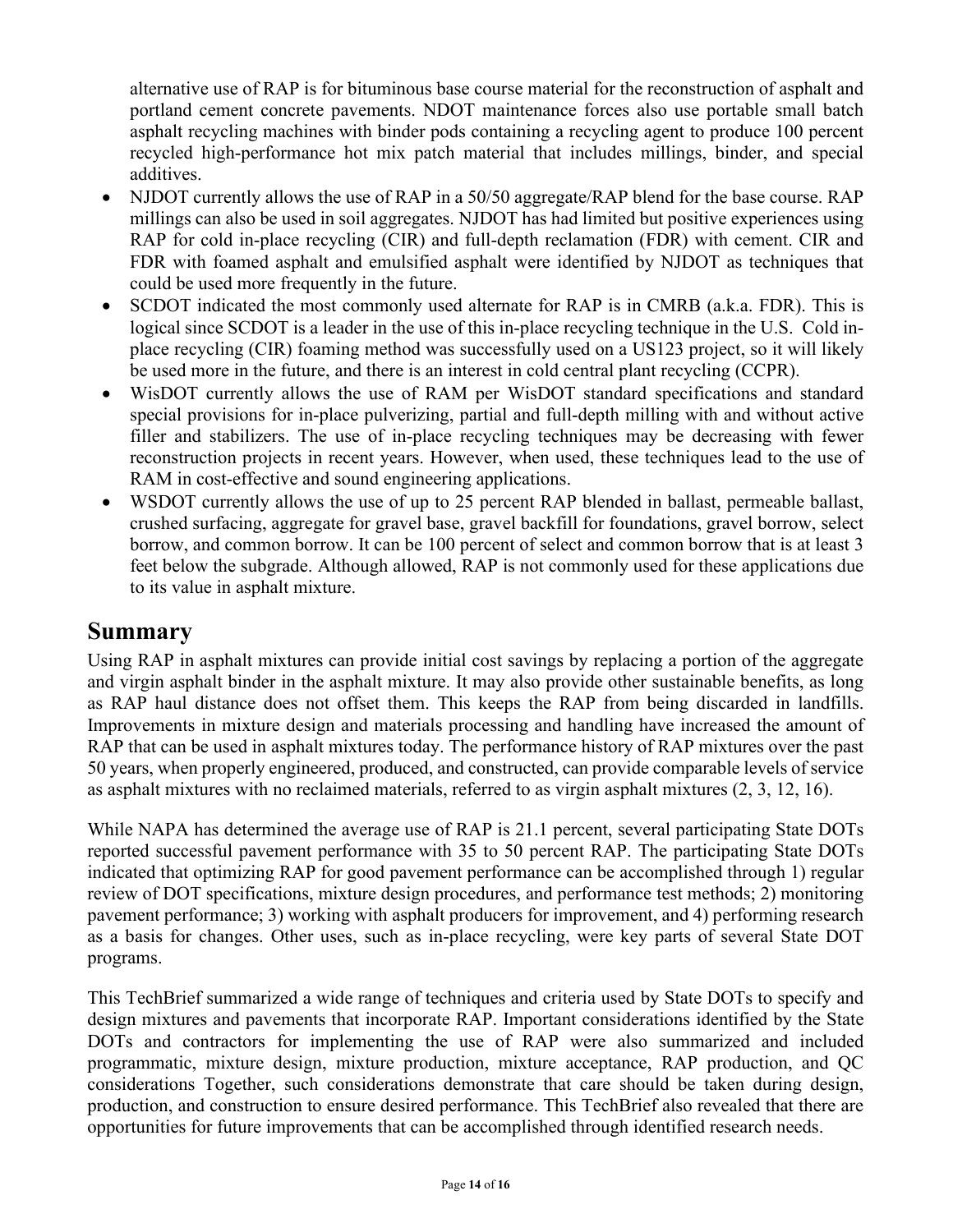All participating State DOTs indicated the desire to use mixture performance tests. Some State DOTs are using them in mixture design in a BMD approach, and some State DOTs indicated use for test strips and production or acceptance. Common themes were the need to get adequate virgin asphalt binder in mixtures, the need for appropriately setting performance test criteria and recognition of the benefit of long-term aging cracking test specimens. Another common theme was recognition that the resources that would be required to implement a BMD or use of performance tests on a regular basis are significant, and they may not be available in the short term. Finally, all of the State DOTs had strong partnerships with academia that they leveraged to evaluate performance and/or refine specifications and test methods directly related to the implementation of recycled mixtures.

#### **References**

- 1. Robinette, C.J. and J.A. Epps, "Energy, Emissions, Material Conservation, and Prices Associated with Construction, Rehabilitation, and Material Alternatives for Flexible Pavement." Transportation Research Record No. 2179, Transportation Research Board, National Research Council, Washington, DC, 2010.
- 2. Williams, B.A., J. R. Willis, and J. Shacat, "Annual Asphalt Pavement Industry Survey on Recycled Materials and Warm-Mix Asphalt Usage: 2019, 10th Annual Survey," Information Series (IS) 138, National Asphalt Pavement Association, Greenbelt, MA., September 2020.
- 3. Copeland, A., "Reclaimed Asphalt Pavement in Asphalt Mixtures: State of the Practice," Report No. FHWA-HRT-11-021, Federal Highway Administration, Washington, D.C., 2011.
- 4. West, R., J.R. Willis, and M. Marasteanu, Improved Mix Design, Evaluation, and Materials Management Practices for Hot Mix Asphalt with High Reclaimed Asphalt Pavement Content," NCHRP Report 752, National Cooperative Highway Program, Washington, D.C., 2013.
- 5. Mogawer, W.S., "Influence of Reclaimed Asphalt Pavement (RAP) Source and Virgin Binder Source on RAP Specifications and Balanced Mix Design," Proceeding of the Association of Asphalt Paving Technologists, Minneapolis, MN. Pre-print, 2020.
- 6. Epps Martin, A., F. Kaseer, E. Arámbula-Mercado, A. Bajaj, L. Garcia Cucalon, F. Yin, A. Chowdhury, J. Epps, C. Glover, E. Hajj, N. Morian, J. Sias, M. Oshone, R. Rahbar-Rastegar, C. Ogbo, and G. King, "Evaluating the Effects of Recycling Agents on Asphalt Mixtures with High RAS and RAP Binder Ratios," NCHRP Research Report 927, National Academies of Sciences, Engineering and Medicine, 2020.
- 7. Hand, A.J.T., and A. Epps Martin, "Practical Guide for Using Recycling Agents in Asphalt Mixtures," NAPA QIP-131, National Asphalt Pavement Association, Greenbelt, MD, 2020.
- 8. Waidelich, Jr., W.C. Action: Recycled Materials in Asphalt Pavements, Memorandum, HIAP-1, Federal Highway Administration, October 20, 2014.
- 9. FHWA-HIF-18-059, "State of the Knowledge for the Use of Asphalt Mixtures with Reclaimed Binder Content," Federal Highway Administration, Washington, DC 2018.
- 10. *Annual Report 2019,* Nebraska Department of Transportation, Lincoln, NE, 2019, [https://dot.nebraska.gov/media/3493/annual-report.pdf.](https://dot.nebraska.gov/media/3493/annual-report.pdf)
- 11. *"Incentive Payment for the Use of Recycled Asphaltic Pavement (RAP) for Asphalt Mixtures*,*"* NDOT Special Provision 10-7-1217, Nebraska Department of Transportation, Lincoln, NE.
- 12. Nash, T., G.A. Scholar, G.C. Page, and J.A. Musselman, Evaluation of Asphalt Mixture with High Percentage of Reclaimed Asphalt Pavement in Florida " Transportation Research Record, Volume 2294, Issue 1, Transportation Research Board, Washington, DC, 2012.
- 13. "Standard Specifications for Road and Bridge Construction," Florida Department of Transportation, Tallahassee, FL, 2020.
- 14. Peters, A., R.H. Gietz, and J.P. Walter, Hot Mix Recycling Evaluation in Washington State: Appendix– Project Evaluations," Washington Department of Transportation, Report WA-RD-98.2 Olympia, WA, 1986.
- 15. Howell, R., "Using Cost, Mix Design, Construction, and Performance Data to Inform Hot Mix Asphalt Pavement Policy and Standards, "Ph.D. Dissertation, University of Washington, 2019.